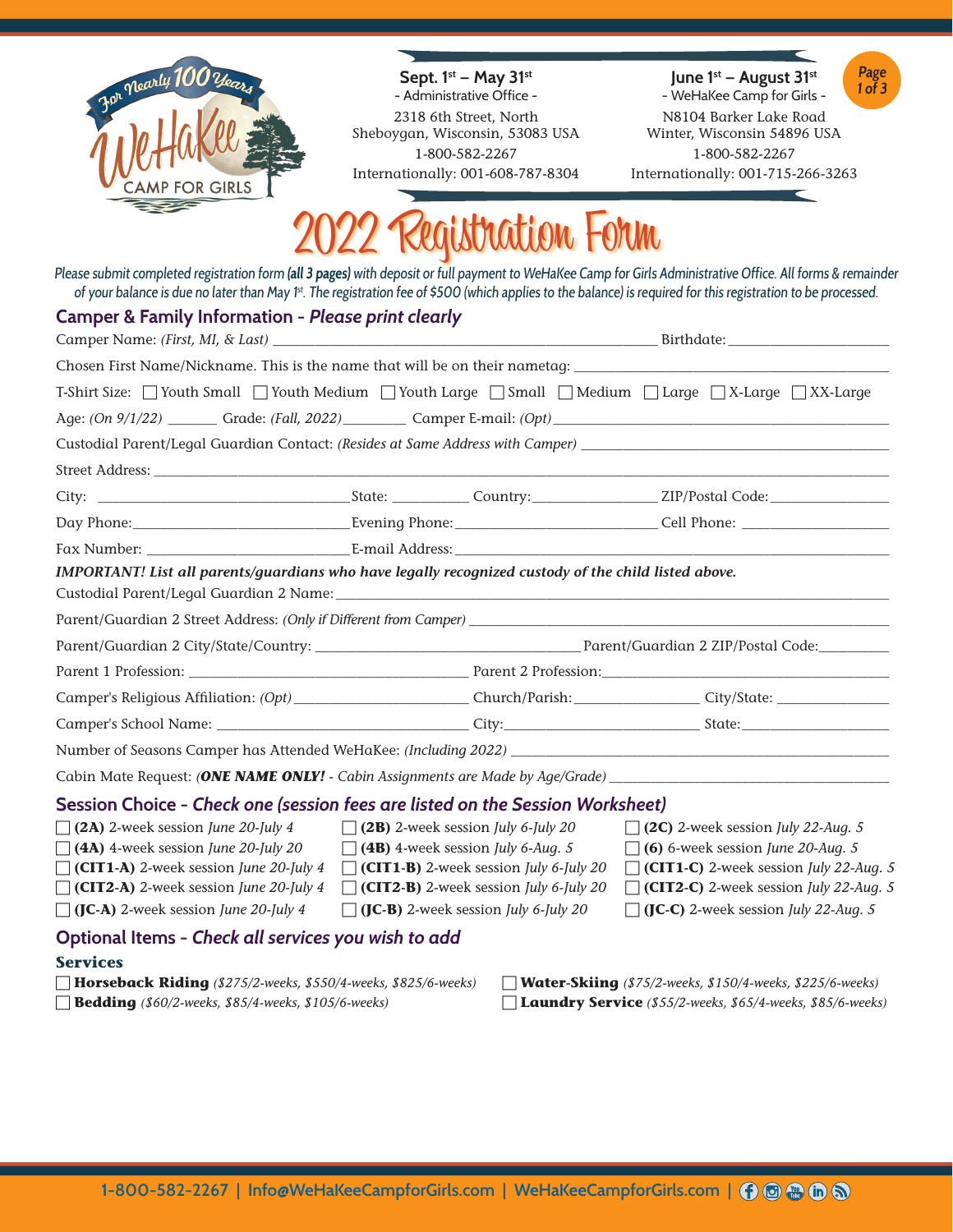

# 2022 Registration Form Continued

**Page 2 of 3**

#### **Bus Transportation** *(\$150/one-way, \$300/round-trip)*

| Arriving at Camp - On first day of session                       | Departing from Camp - On last day of session                                                      |
|------------------------------------------------------------------|---------------------------------------------------------------------------------------------------|
| <b>TROM</b> Minneapolis, MN Airport (MSP) <b>TO CAMP</b> (\$150) | $\Box$ TO Minneapolis, MN Airport (MSP) FROM CAMP (\$150)                                         |
| <b>FROM</b> River Forest, IL <b>TO CAMP</b> (\$150)              | $\Box$ TO River Forest, IL FROM CAMP (\$150)                                                      |
| <b>FROM</b> Wilmette, IL <b>TO CAMP</b> (\$150)                  | $\Box$ TO Wilmette, IL FROM CAMP (\$150)                                                          |
| $\Box$ FROM Milwaukee, WI TO CAMP (\$150)                        | $\Box$ TO Milwaukee, WI FROM CAMP (\$150)                                                         |
| <b>FROM</b> Madison/DeForest, WITO CAMP (\$150)                  | $\Box$ TO Madison/DeForest, WI FROM CAMP (\$150)                                                  |
|                                                                  |                                                                                                   |
|                                                                  | Payment & Agreement Information - Complete Session Fee Worksheet. Minimum \$500 deposit required. |

| $\Box$ Check (to Camp WeHaKee) $\Box$ Visa* $\Box$ MasterCard* $\Box$ Discover* $\Box$ American Express* |  |            |  |  |
|----------------------------------------------------------------------------------------------------------|--|------------|--|--|
| Amount: <i>(Enclosed/To Charge)</i> \$                                                                   |  |            |  |  |
| Card Number:                                                                                             |  | Exp. Date: |  |  |
| Name on Card:                                                                                            |  |            |  |  |
|                                                                                                          |  |            |  |  |

Billing Address: *(If Different Than Address Above)* \_

*I confirm that I am the parent/legal guardian of the child listed on this registration form and as such have legal custody of said child. I also confirm that all of the legally recognized custodial parents/guardians of the above listed child, have been notified that this child will be attending WeHaKee Camp for Girls and have provided their approval for this child to attend WeHaKee Camp for Girls. I agree that I am responsible for all fees related to this registration. I agree to notify Camp WeHaKee immediately of any cancellations and that if I*  fail to do so, I will be responsible for all fees related to this registration. If I notify Camp WeHaKee of a cancellation before April 1st, a *refund of all fees paid (except the deposit) will be issued. After April 1st, Camp WeHaKee will retain all fees related to this registration. Cancellations due to illness/injury prior to this camper's arrival will be reviewed by the directors to determine if a refund is appropriate. I have read, understand, and agree to all terms in the Camp WeHaKee Cancellation & Refund Policy found in the WeHaKee Camp Guide and/or website. I understand that the deposit of \$500 is applied to the program fee and that the deposit is non-refundable. I understand that the balance of all fees must be paid (or arrangements made with the directors) by May 1st.*

Signature: \_\_\_\_\_\_\_\_\_\_\_\_\_\_\_\_\_\_\_\_\_\_\_\_\_\_\_\_\_\_\_\_\_\_\_\_\_\_\_\_\_\_\_\_\_\_\_\_\_\_\_\_\_\_\_\_\_\_\_\_\_\_\_\_\_\_\_\_\_\_\_\_\_\_\_\_ Date: \_\_\_\_\_\_\_\_\_\_\_\_\_\_\_\_\_\_\_\_\_\_\_\_\_\_\_

#### **Registration Fees**

Your \$500 deposit is applied to the program fee and is not an additional fee. Included in the registration fee is an overall staff/camper ratio of 1:4; choice of nearly all activities including aquatic activities on beautiful waterfront and in heated pool; accommodations in bright, roomy, and comfortable cabins with minimum of two staff and up to eight campers; three daily meals served buffet style in beautiful log dining hall; daily afternoon snack and beverage; and several special events and campfires!

#### **Just a Reminder About Registration**

- The registration fee of \$500 (which applies to the balance) is required for this registration to be processed.
- All completed forms and full payment of balance due should be submitted no later than May 1st.
- VISA, MASTERCARD, and DISCOVER credit cards may be used for deposit payments.

#### **Other Information**

| How did you hear about WeHaKee?                                                                       | Returning Camper    | $\Box$ Alumni            |             | Referral from a Friend ___________                     |
|-------------------------------------------------------------------------------------------------------|---------------------|--------------------------|-------------|--------------------------------------------------------|
|                                                                                                       |                     |                          |             | □ Online Search (Google, Yahoo, etc.) ________________ |
| $\Box$ Facebook<br>$\Box$ Instagram                                                                   | $\Box$ Ad on Google | □ Twin Cities Mom's Blog |             |                                                        |
| $\Box$ Other Website                                                                                  |                     |                          | □ Camp Fair | $\Box$ Open House                                      |
| □ Other: (Please Specify) ______________                                                              |                     |                          |             |                                                        |
| Deces list names usle Compa(Ctoff) and weave attended of other family members who are WelleVee Muneri |                     |                          |             |                                                        |

Please list names, role *(Camper/Staff)*, and years attended of other family members who are WeHaKee Alumni:

\_\_\_\_\_\_\_\_\_\_\_\_\_\_\_\_\_\_\_\_\_\_\_\_\_\_\_\_\_\_\_\_\_\_\_\_\_\_\_\_\_\_\_\_\_\_\_\_\_\_\_\_\_\_\_\_\_\_\_\_\_\_\_\_\_\_\_\_\_\_\_\_\_\_\_\_\_\_\_\_\_\_\_\_\_\_\_\_\_\_\_\_\_\_\_\_\_\_\_\_\_\_\_\_\_\_\_\_\_\_\_\_\_\_\_\_\_\_\_